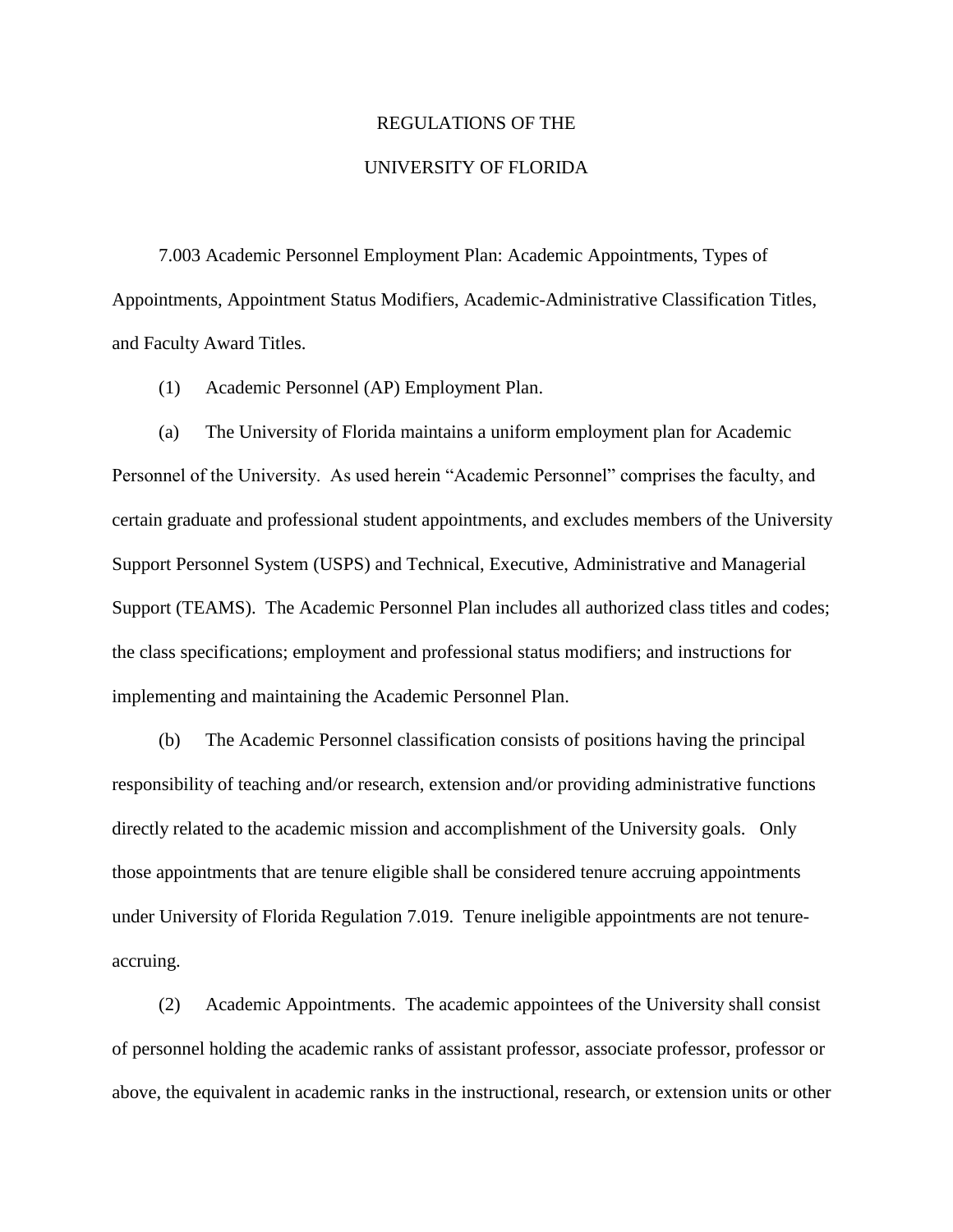academic functions, and personnel holding other specialty faculty or student titles identified below. Equivalent faculty ranks may be granted in the scholar, scientist, engineer, and curator series.

(a) Academic Appointment Titles

1. Professor (Faculty title). Candidates for this faculty rank shall be qualified for the rank of associate professor and in addition, be a recognized national or international authority or an outstanding teacher in his or her field or specialization. A candidate for this rank must have a distinguished record of achievement beyond the level of associate professor. An appointee holding this title is tenure eligible unless the title is appropriately modified as set forth in subsection (4)(a) of this regulation.

2. Associate Professor (Faculty title). Candidates for this rank shall hold the highest degree appropriate to his or her field or possess professional qualifications in his or her field above those which would be equivalent to the highest degree appropriate to his or her field. He or she is expected to have produced creative work, professional writing, or research, and to have had successful teaching or professional experience. A candidate for this rank must have a distinguished record of achievement beyond the level of assistant professor. An appointee holding this title is tenure eligible unless the title is appropriately modified as set forth in subsection  $(4)(a)$  of this regulation.

3. Assistant Professor (Faculty title). Candidates for this rank shall hold the highest degree appropriate to his or her field or possess equivalent qualifications based on professional experience. A candidate shall be expected to demonstrate successful experience pertinent to the position for which he or she is being recommended and have demonstrated qualities pertinent to the goals of the academic unit in which he or she will be employed. An appointee holding this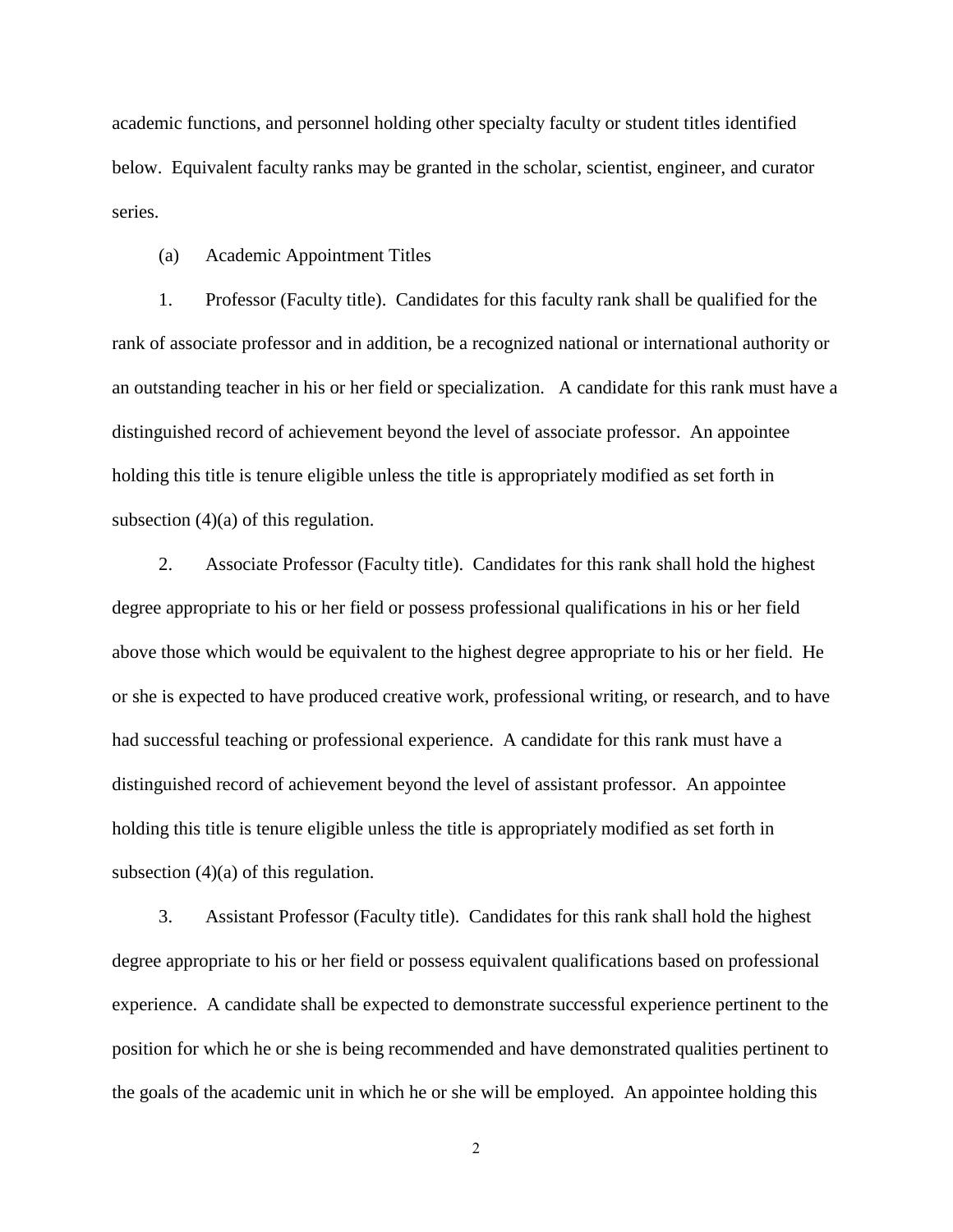title is tenure eligible unless the title is appropriately modified as set forth in subsection (4)(a) of this regulation.

4. Curator (Faculty titles). Candidates for these positions may be awarded in the following academic ranks (equivalent to Assistant Professor, Associate Professor and Professor): Assistant Curator, Associate Curator and Curator. Appointees holding these titles are tenure eligible unless the title is appropriately modified as set forth in subsection  $(4)(a)$  of this regulation.

5. Scientist/Scholar/Engineer Series (Faculty titles).

a. Candidates for these tenure ineligible faculty positions are individuals not normally involved in regular academic programs, but who are carrying out the equivalent faculty duties in research and/or cooperative extension programs which may be funded by external or temporary sources. The candidates in the following ranks shall have the same professional qualifications required of those faculty described in subparagraphs (2)(a)1-3 above: Scientist, Associate Scientist, Assistant Scientist; Scholar, Associate Scholar, Assistant Scholar; Engineer, Associate Engineer; Assistant Engineer.

b. Faculty holding these titles shall have no regular teaching duties. Teaching on an occasional basis is not precluded, but substantial teaching assignments will not be made.

6. University Librarian (Faculty titles). Candidates may be awarded these positions in the following academic ranks: Assistant University Librarian, Associate University Librarian, and University Librarian. Appointees holding these titles are tenure eligible unless the title is appropriately modified as set forth in subsection (4)(a) of this regulation.

7. Lecturer (Faculty titles). Candidates may be awarded these tenure ineligible faculty positions in the following academic ranks: Lecturer, Senior Lecturer, and Master Lecturer.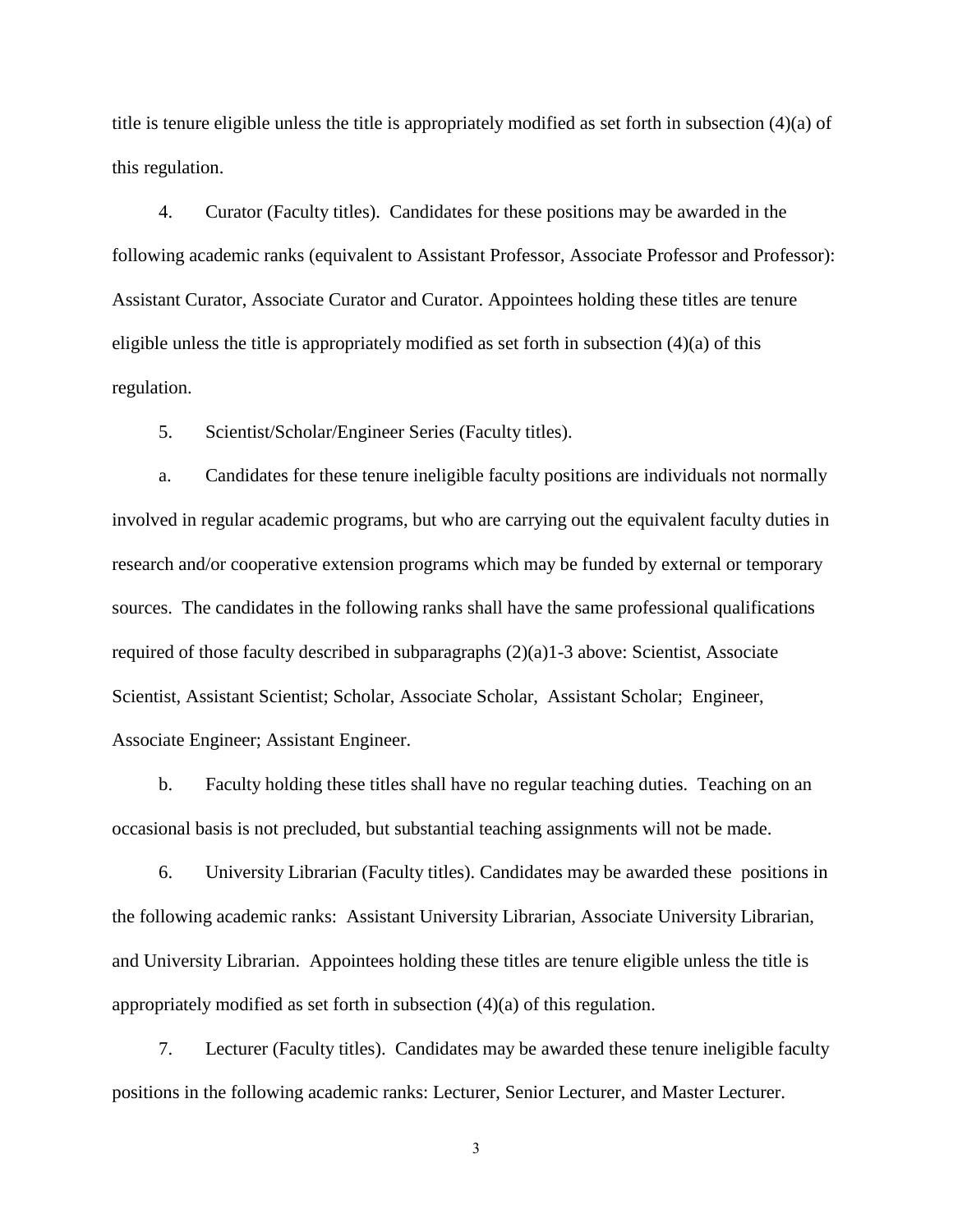Candidates shall have received the academic degree appropriate to the assignment of duties, or equivalent experiences or accomplishments in the field may be substituted. Appointment as Senior Lecturer shall constitute a promotion from Lecturer and shall be based on additional experiences and/or accomplishments in the field and in assigned duties. Appointment as Master Lecturer shall constitute a promotion from Senior Lecturer and shall be based on additional experiences and/or accomplishments in the field and in assigned duties.

8. Developmental Research School Faculty Positions (Specialty Faculty titles). Candidates for the positions of P.K. Yonge (PKY) University Developmental Research School Instructor, PKY Assistant Professor, PKY Associate Professor and PKY Professor, in the department of the College of Education shall have at least a master's degree and shall have had at least three (3) years experience or relevant experience pertinent to the assigned position and shall hold a valid teacher's certificate appropriate to the assignment. These specialty faculty titles are not equivalent faculty ranks to those set forth in subparagraphs (2)(a)1-4 above. Eligibility and ineligibility for permanent status is described in University of Florida Regulation 7.025.

9. County Extension Agents I, II, III, IV (Extension Faculty titles). Candidates for these extension faculty positions shall hold a master's degree and/or possess other qualifying experience or accomplishments. Responsibilities include the development of long-range educational programs in the area of responsibility of the Florida Cooperative Extension Service in concert with the county in which the agent is employed. Eligibility requirements for these ranks and eligibility or ineligibility for the awarding of permanent status are described in University of Florida Regulation 7.025 and subsection (3) of University of Florida Regulation 6.009.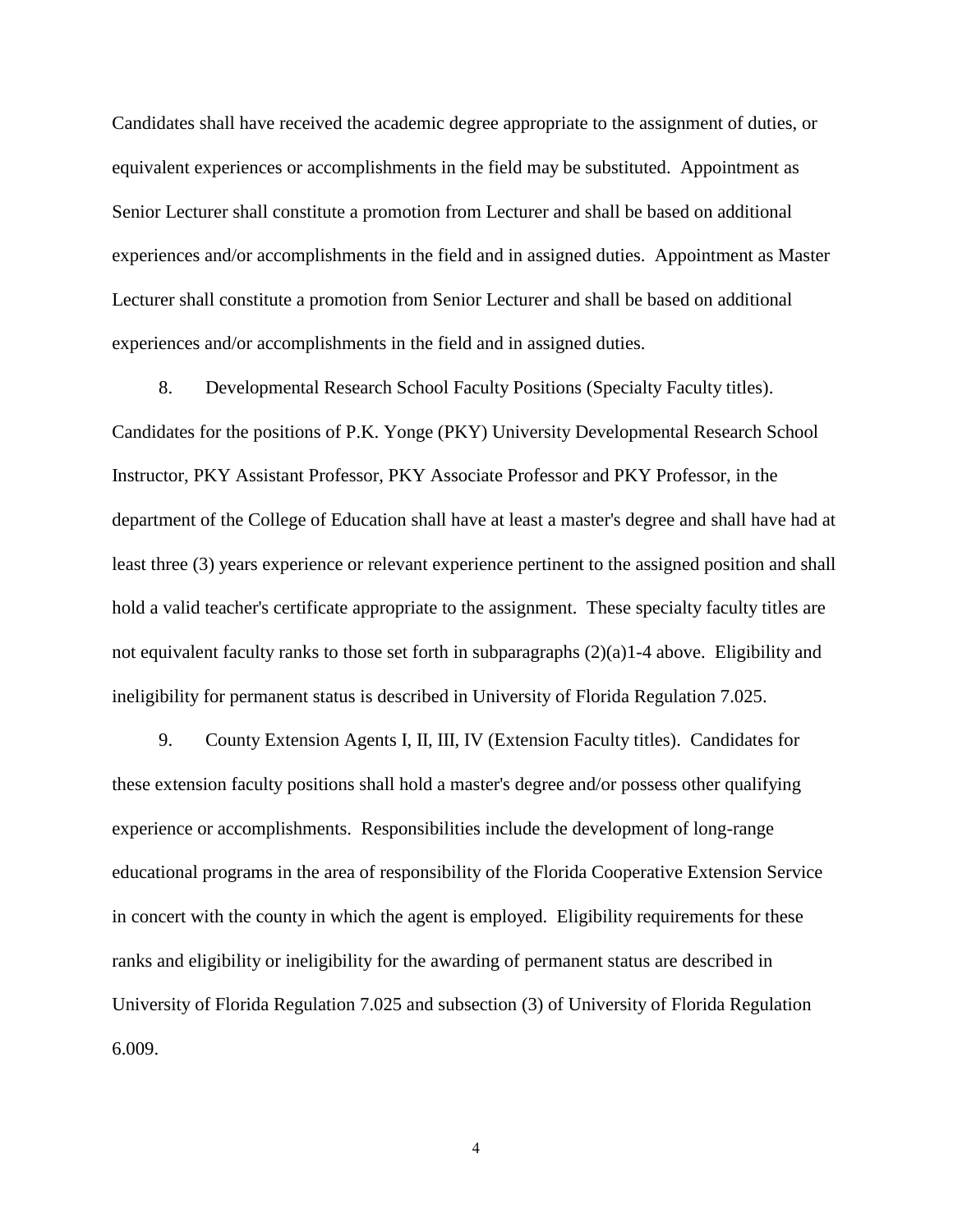10. Assistant in, Associate in, and Senior Associate in (Specialty Faculty titles).

Candidates for these tenure ineligible specialty faculty positions must hold a master's degree in a field of specialization unless the administrator of the unit determines that experience and/or training is equivalent to the educational requirements. Authorship or co-authorship of significant publications in the field of specialization may be regarded as evidence of qualifying experience and training. The authority to grant a promotion from the rank of Assistant in to Associate in or from Associate in to Senior Associate in in the College of Law, IFAS, and the Health Center is delegated by the President to the appropriate Senior Vice President. Appointment as Associate in shall constitute a promotion from Assistant in and shall be based on additional qualifying education and/or experience and on accomplishments in performing assigned duties. Appointment as Senior Associate in shall constitute a promotion from Associate in and shall be based on additional qualifying education and/or experience and on accomplishments in performing assigned duties.

11. Postdoctoral Associate (Specialty OPS title). The appointee shall have received the doctorate in a field appropriate to the assigned duties and responsibilities. This appointment is used when the individual renders compensable services to the University and is assigned specific duties and responsibilities. Such appointments are temporary, and appointees to these specialty OPS titles shall have no continuing contractual relationship with the University. Postdoctoral associates may be appointed for up to four (4) years. Appointments of the postdoctoral associate beyond four (4) years will acquire approval of the Senior Vice President of the area requesting the appointment.

(b) Fellows.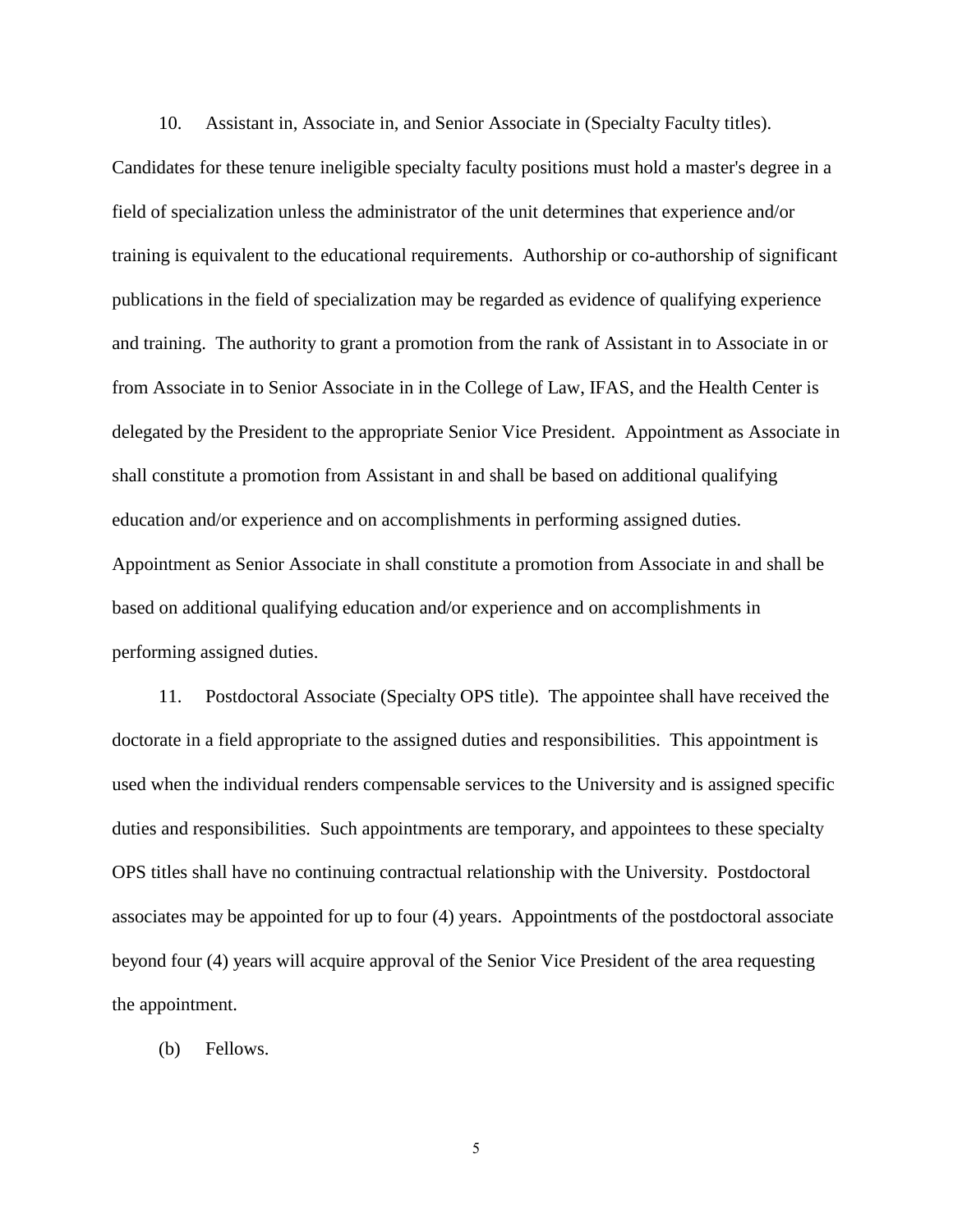1. Postdoctoral Fellow. The appointee shall have received the doctorate in a field appropriate to the position offered. The appointment is for the individual's further experience in research and teaching and is generally limited to two (2) or three (3) years. To qualify for a fellowship exemption under the Federal income tax laws, no assigned duties and responsibilities or services can be required other than those which are an integral part of the Fellow's program in research and teaching. Appointees to these positions shall have no continuing contractual relationship with the University.

(c) Student Titles – Graduate School Series.

1. All titles in this series shall be governed by the following criteria:

a. Appointees in this series must be properly registered and working toward a graduate degree through the Graduate School, and the appointee must meet the requirements set forth by the Graduate School.

b. The appointment may be for any desired percentage of full-time, and the assignment shall be commensurate with the percentage of time or the degree of effort of the appointment.

c. The appointment is not tenure eligible, is not a regular faculty appointment, and is temporary in nature, either because of the character of the project or assignment or, because upon completion of requirements for a degree, the appointee will not be offered re-appointment to the position. Appointees shall have no continuing contractual relationship with the University.

2. Senior Graduate Teaching or Research Associate. The appointee shall, as a minimum, have completed most of the work leading to a doctorate. Appointment to either of these positions represents a promotion from the position of Graduate Teaching or Research Associate.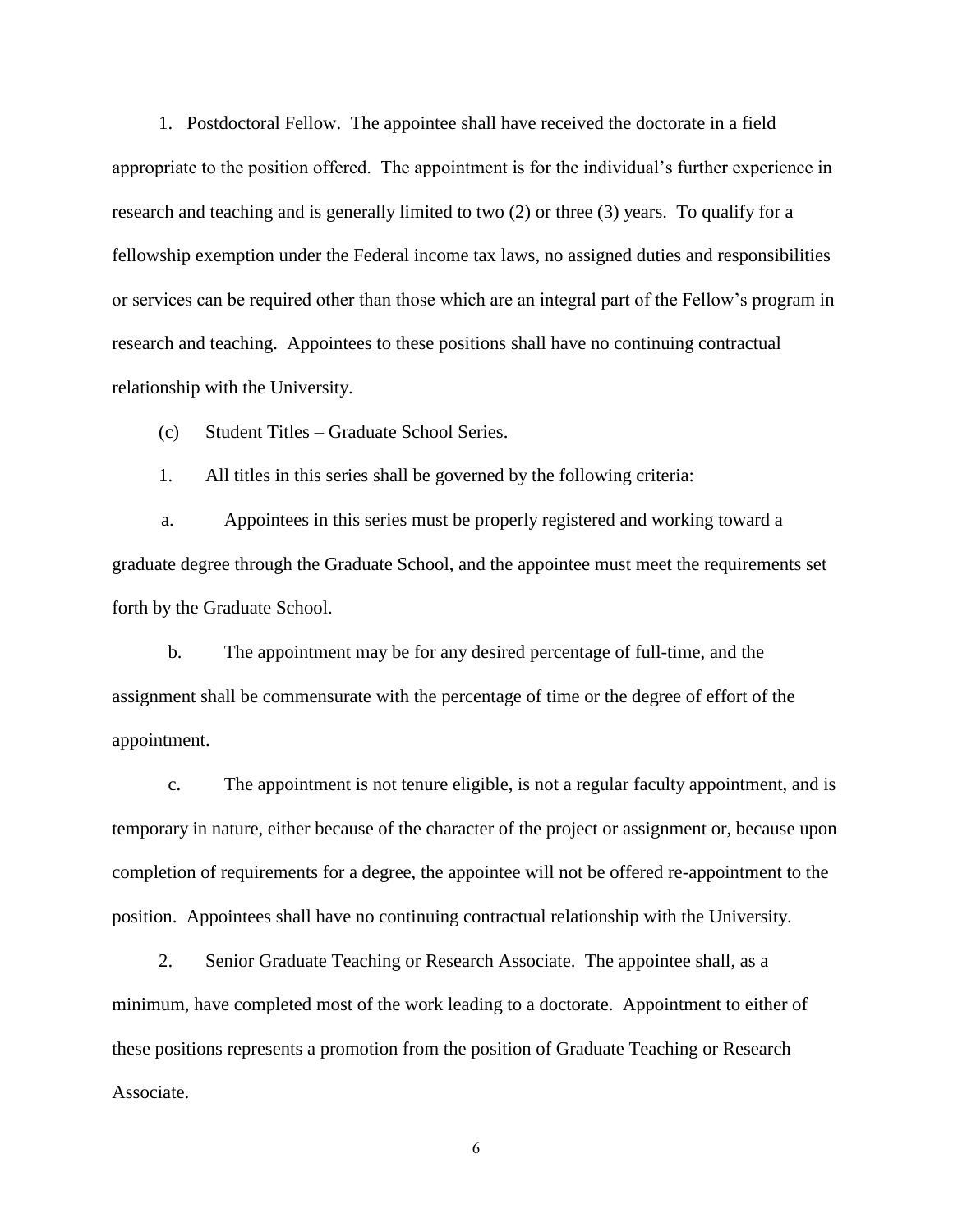3. Graduate Teaching or Research Associate. The appointee shall, as a minimum, have completed most of the work leading to a doctorate. Appointment to either of these positions represents a promotion from the position of Graduate Teaching or Research Assistant.

4. Graduate Teaching or Research Assistant. The appointee shall have completed thirty (30) semester credits of graduate work. Appointment to either of these positions represents a promotion from the position of Graduate Assistant.

5. Graduate Assistant. The appointee is normally a beginning graduate student since "Graduate Assistant" is the lowest rank of graduate assistant positions.

(d) Student Titles – Professional School Series.

1. All titles in this series shall be governed by the following criteria:

a. The appointment may be for any desired percentage of full-time, and the assignment shall be commensurate with the percentage of time or the degree of effort of the appointment.

b. The appointment is not tenure eligible, is not a regular faculty appointment, and is temporary in nature, either because of the character of the project or assignment or because upon completion of degree requirements, the appointee will not be offered re-appointment to the position.

c. Appointees to these positions shall have no continuing contractual relationship with the University.

d. Appointees to positions identified by professional status modifiers "Medical", "Dental Teaching" or "Legal Writing" must be registered students in the Colleges of Medicine, Dentistry, or Law, and such appointees must meet the standards of their respective colleges.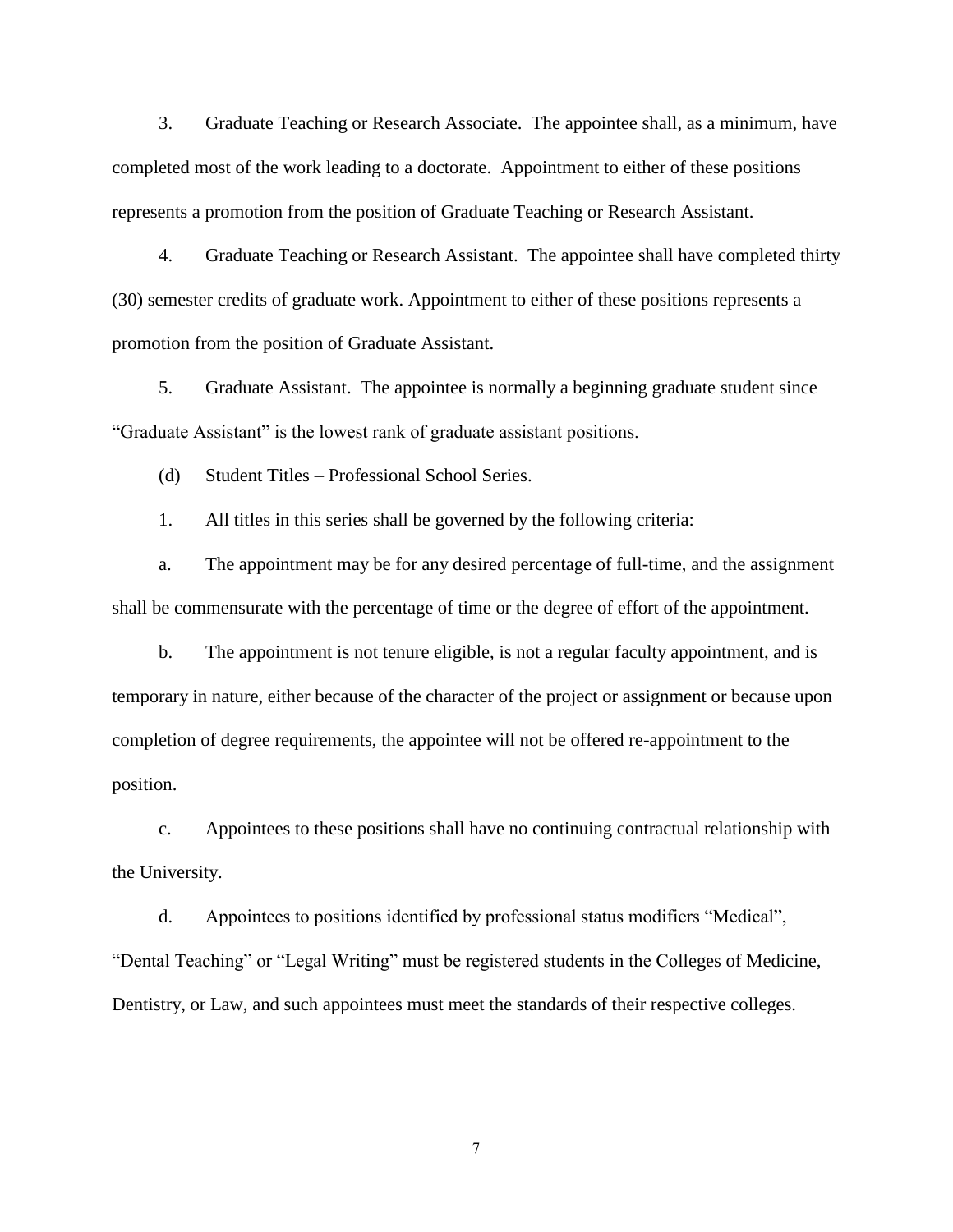2. Medical or Dental Teaching or Research Associate, or Legal Writing Associate.

Appointment to either one of these positions represents a promotion from the position of Medical or Dental Teaching or Research Assistant, or Legal Writing Assistant.

3. Medical or Dental Teaching or Research Assistant, or Legal Writing Assistant. The appointee shall have completed thirty (30) semester credits of graduate work.

4. Resident. The appointee serves as a member of the house staff or trainee of a Health Center professional school. The appointee must be a graduate of an approved program or hold a terminal degree appropriate for the appointment and be enrolled in the respective training within his or her selected area of specialization. The term "intern" usually refers to a resident in the first year of postgraduate work in the involved specialty. Notwithstanding the foregoing, in the College of Veterinary Medicine an "Intern" is a participant in a one year program. An Intern in the College of Veterinary Medicine must hold a veterinary degree and be a graduate of an accredited veterinary school. A "Resident" in the College of Veterinary Medicine must hold a veterinary degree, be a graduate of an accredited school, and have performed an internship or have equivalent experience in private practice. (3) Types of Appointments. Appointments are classified with respect to duration of time and degree of effort as follows:

(a) Duration of time.

l. Continuing - those appointments for periods of no more than a twelve- (l2) month period (July l - June 30) but at least thirty-nine (39) weeks beginning with the Fall or Summer term.

2. Temporary - those appointments for a period of time of less than thirty-nine (39) weeks of an academic year, or for a specific or limited period of time. If an appointment is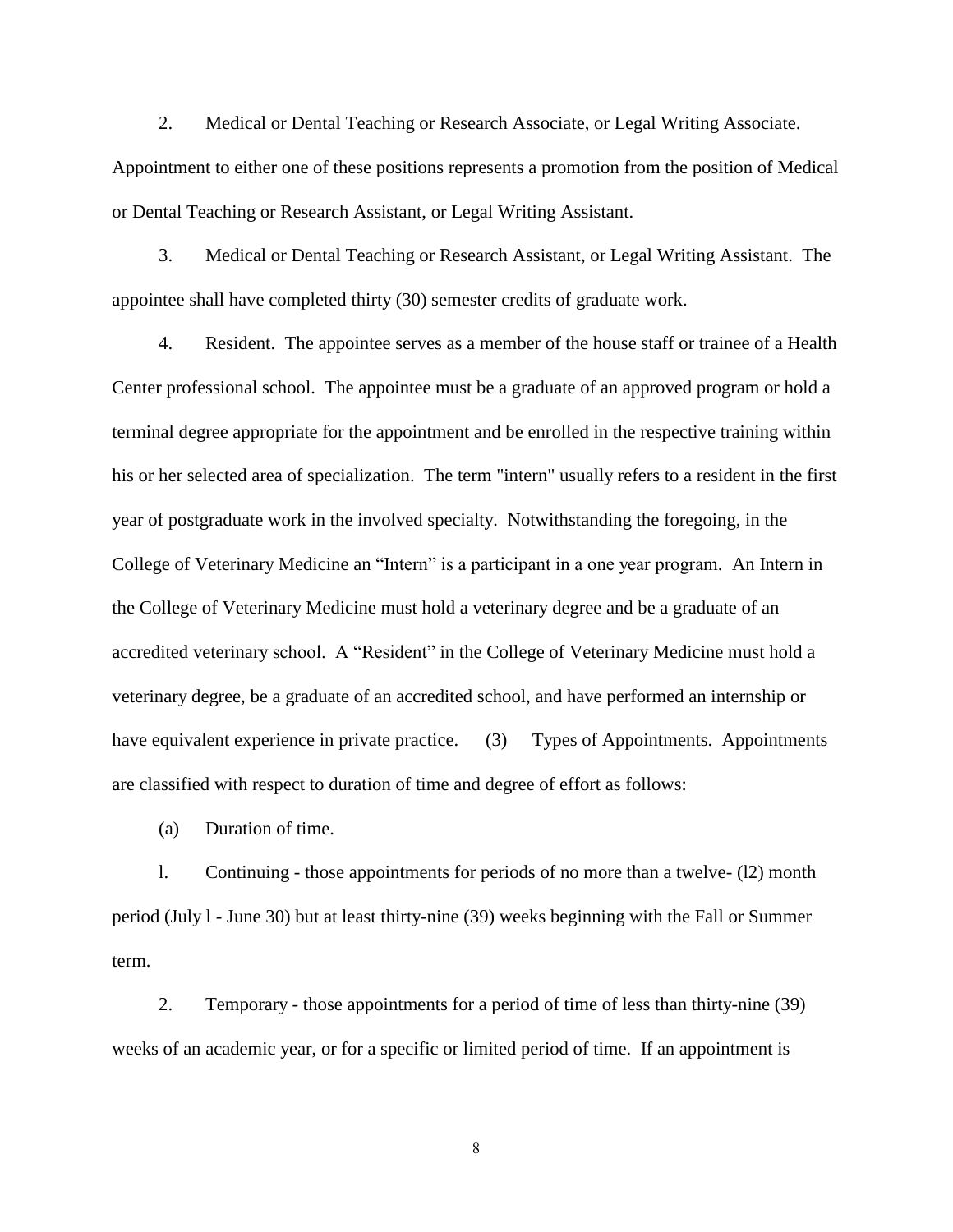temporary, the contract or letter of appointment shall so state and notice of non-renewal of such an appointment is not required.

3. Multi-year or Term - those appointments for a fixed term as indicated in the employment offer and contract. The multi-year or term contract cannot exceed five (5) years. Persons with such appointments shall not be entitled to any notice of the ending of employment during the term or at the end of the specified multi-year or term appointment. The appointment shall automatically expire at the end of the specified multi-year period, and no further notice of cessation of employment is required. The appointment shall not be tenured, permanent status, tenure eligible or permanent status accruing or eligible.

(b) Degree of Effort.

l. Full-time - the utilization of effort considered to be the normal or standard amount required during a given time period, equivalent to l00% or l.00 FTE.

2. Part-time - the utilization of effort considered less than customary or standard during a given time period, equivalent to less than l00% or less than l.00 FTE or, appointments for less than thirty-nine (39) weeks. It includes either working less than l00% of the time through an academic or calendar year or working full-time for less than the full number of terms in the academic year.

(4) Appointment Status Modifiers. A modifier defines certain conditions of an appointment and is, unless otherwise noted, to be included in the title.

(a) Faculty appointments which include the appointment status modifiers listed below are not eligible for tenure or permanent status.

1. The University shall notify the appointee in writing of the duties and responsibilities and the tenure or permanent status eligibility of the position at the time of the appointment.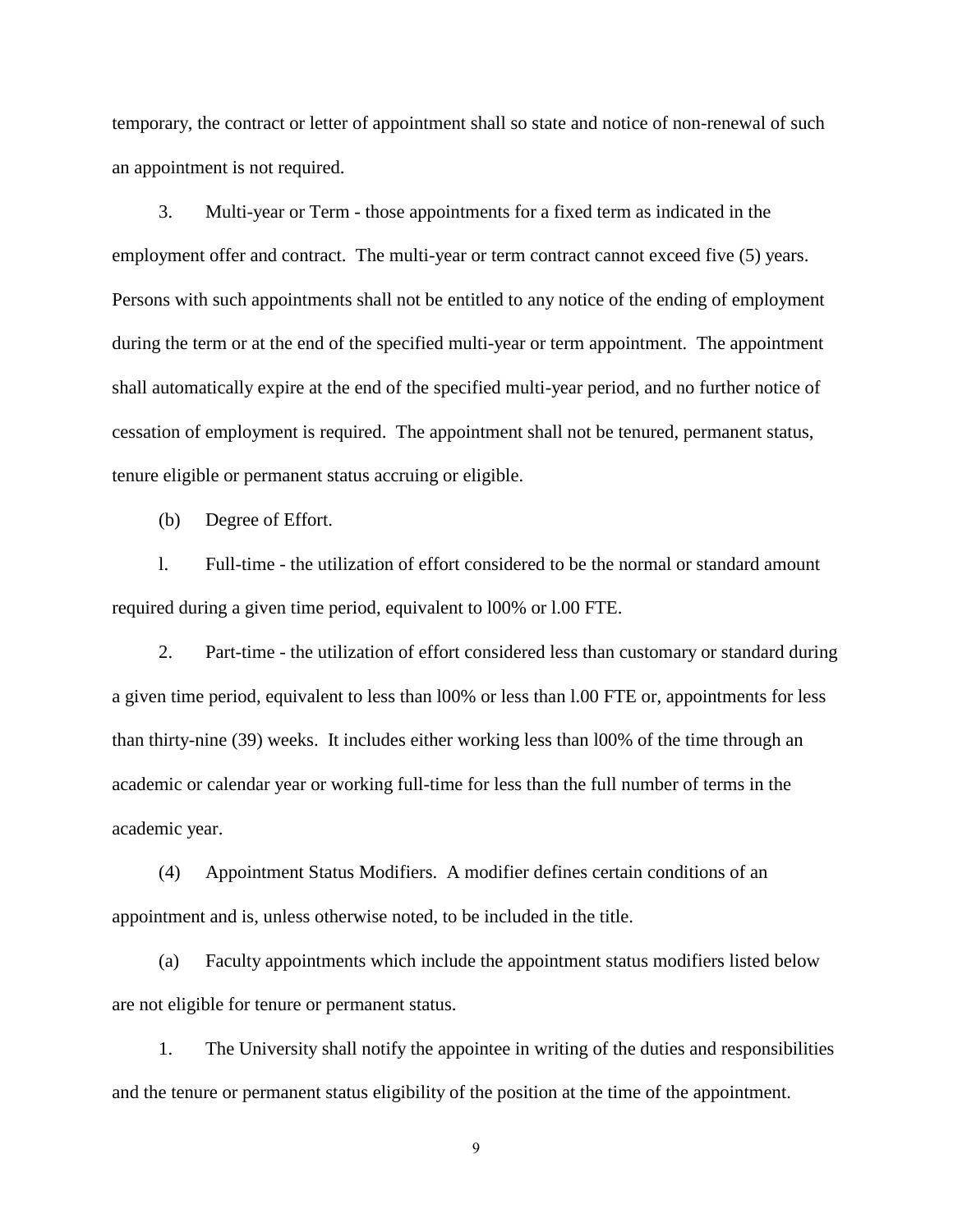2. Appointees whose faculty titles include status modifiers shall be considered members of the department for the term of the appointment and for the purpose of the assignment of duties and responsibilities. At the option of the departmental faculty the appointees may also attend, speak, and/or vote on departmental matters subject to the policy of the department, college, and/or University.

3. These appointments, with the exception of the "emeritus" status, will be reviewed by the appropriate department annually.

4. Acting. (Modifier for administrative title). This modifier applies to a temporary appointment to fill a vacancy at an administrative level. The appointee may or may not receive compensation as a result of these temporary duties dependent on the nature of the new duties and of the previous responsibilities. Refer to subsection (5) below for a description of the academicadministrative classification.

5. Adjunct. This modifier applies to temporary appointments extended to persons of satisfactory professional qualifications who perform temporary teaching, research, or extension functions in connection with established programs. Such persons are appointed for one (1) academic term at a time and possess no continuing contractual relationship with the University. Persons with adjunct appointments may not be employed for more than fifty percent (50%) of the time throughout an academic year, or full-time for more than twenty-six (26) weeks of a fiscal year, unless approved by the Office of Academic Affairs based on the needs of the unit at the time approval is granted.

6. Affiliate or Joint. These modifiers apply to persons paid or holding appointments in a department or unit of the University who participate in another department or unit such as (joint) teaching and/or supervision of graduate students and/or research or extension on a regular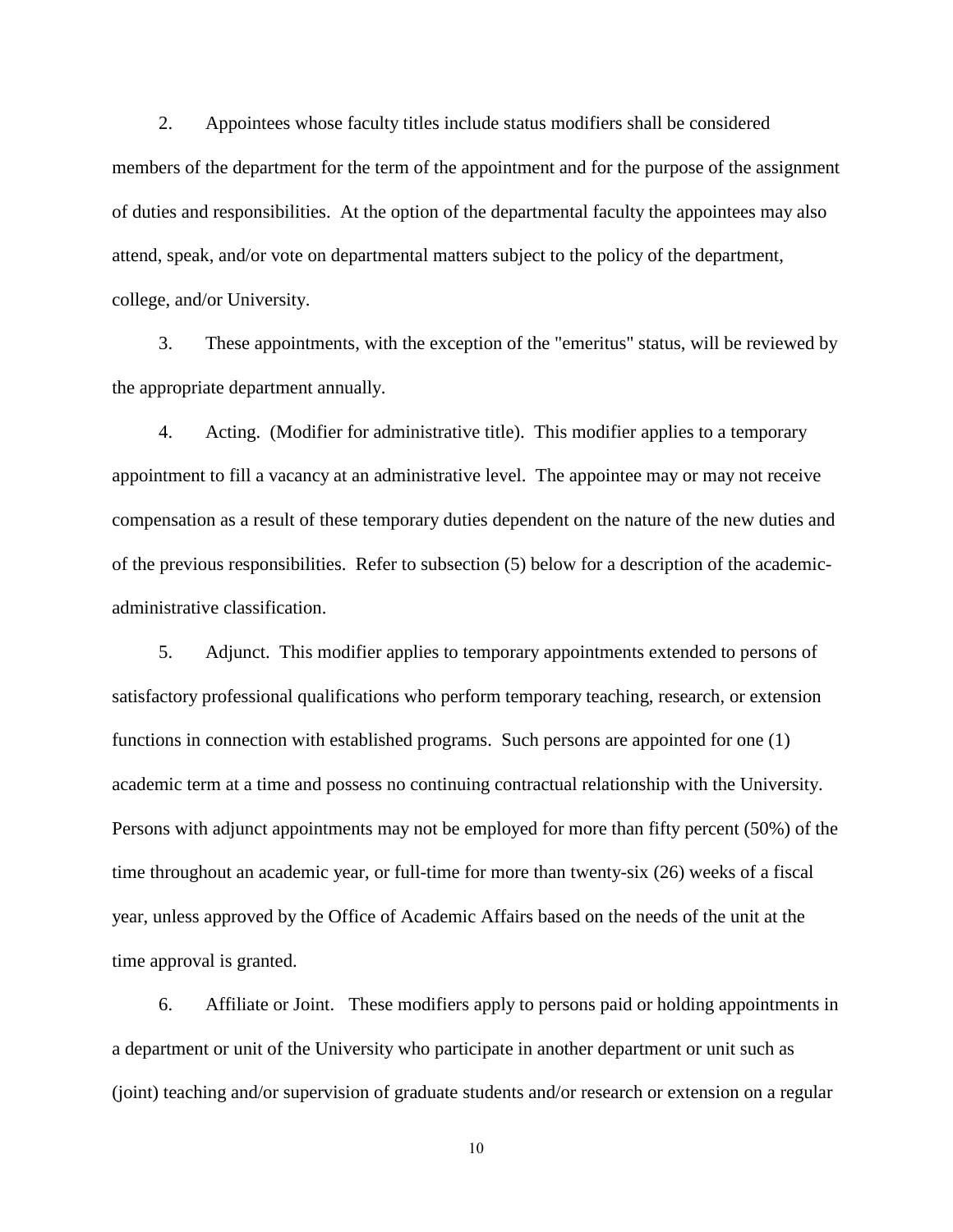or infrequent (affiliate) basis. A majority vote of the departmental faculty is required in the secondary department(s) to award such status. An affiliate appointment is not tenure eligible in the secondary department(s). Joint appointments may be tenure eligible. The rights and privileges of affiliate appointees in the department should be made clear to them at the time of appointment. Affiliate faculty members normally will be reviewed by the departments annually and such appointments may be altered or terminated at any time.

7. Clinical. The faculty modifier "Clinical" applies to persons of professional qualifications who perform teaching, research, service or extension functions in a clinical environment, in connection with an established program of the University. The faculty modifier "Clinical Hospitalist" applies to persons who perform teaching, research, and service functions in a hospital as hospitalists. Appointees to a faculty position modified by "clinical" shall not be eligible for tenure.

8. Of Practice. The modifier "Of Practice" may be used in conjunction with the faculty title "Professor" for senior faculty appointments. Candidates for this tenure-ineligible faculty rank shall hold the highest degree appropriate to the field or possess equivalent qualifications based on professional experience. A candidate for this field-specific rank shall be expected to demonstrate a national or international record of distinction in non-academic achievement pertinent to the position, and have demonstrated applied and practical professional experience relevant to the goals of the academic unit in which she or he will be employed. This position will require ongoing professional engagement in the candidate's practice field, including maintaining professional credentials, and contributions to research, teaching and service within and outside the University. It may not be used with the modifiers "Research" or "Clinical."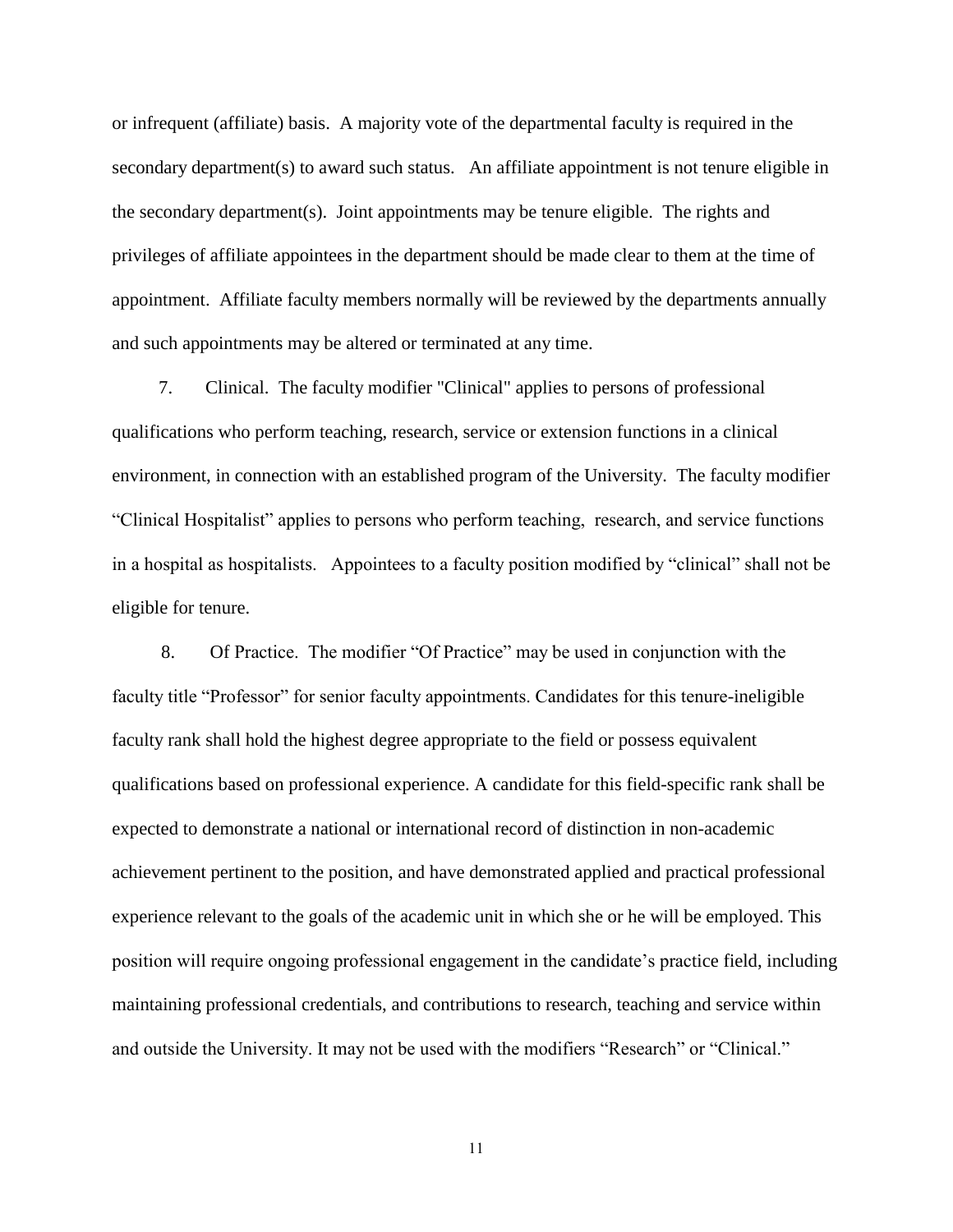9. Emeritus (Modifier for Faculty title). Faculty members, academic administrators, and such other officers of the University as the President may designate shall become eligible for the title "Emeritus" in connection with their faculty rank when they retire. The title is to be conferred in recognition of meritorious service, and it shall entail continued campus courtesies, under the same conditions as required for active faculty and administrators, including parking, use of the library and recreation facilities, admission to athletics and cultural events, receipt of such publications as are sent to regular faculty members and members of the Alumni Association, participation in contract and grant endeavors, and participation in academic convocations. Consideration for this title shall be accomplished prior to the faculty member's retirement although the Provost may permit consideration following retirement in exceptional circumstances. The names of all eligible nominees shall be submitted by the chairperson or director to the faculty for a departmental or school vote. The departmental or school vote shall accompany the submission of the nomination to the President from the department or school, the chairperson or director, and the dean or Provost. The President or designee will make the final determination and notify the Office of Academic Affairs.

10. Provisional. This modifier applies to the appointment of a person who is not fully qualified for an academic rank but who expects to acquire such qualification in a short period of time. Such appointments do not carry eligibility for tenure or permanent status during the duration of the appointment, and persons holding such appointments have no continuing contractual relationship with the University. The appointment may not be extended beyond one (1) year except in the case of a provisional assistant professor or equivalent whose appointment can be extended for one (1) additional year.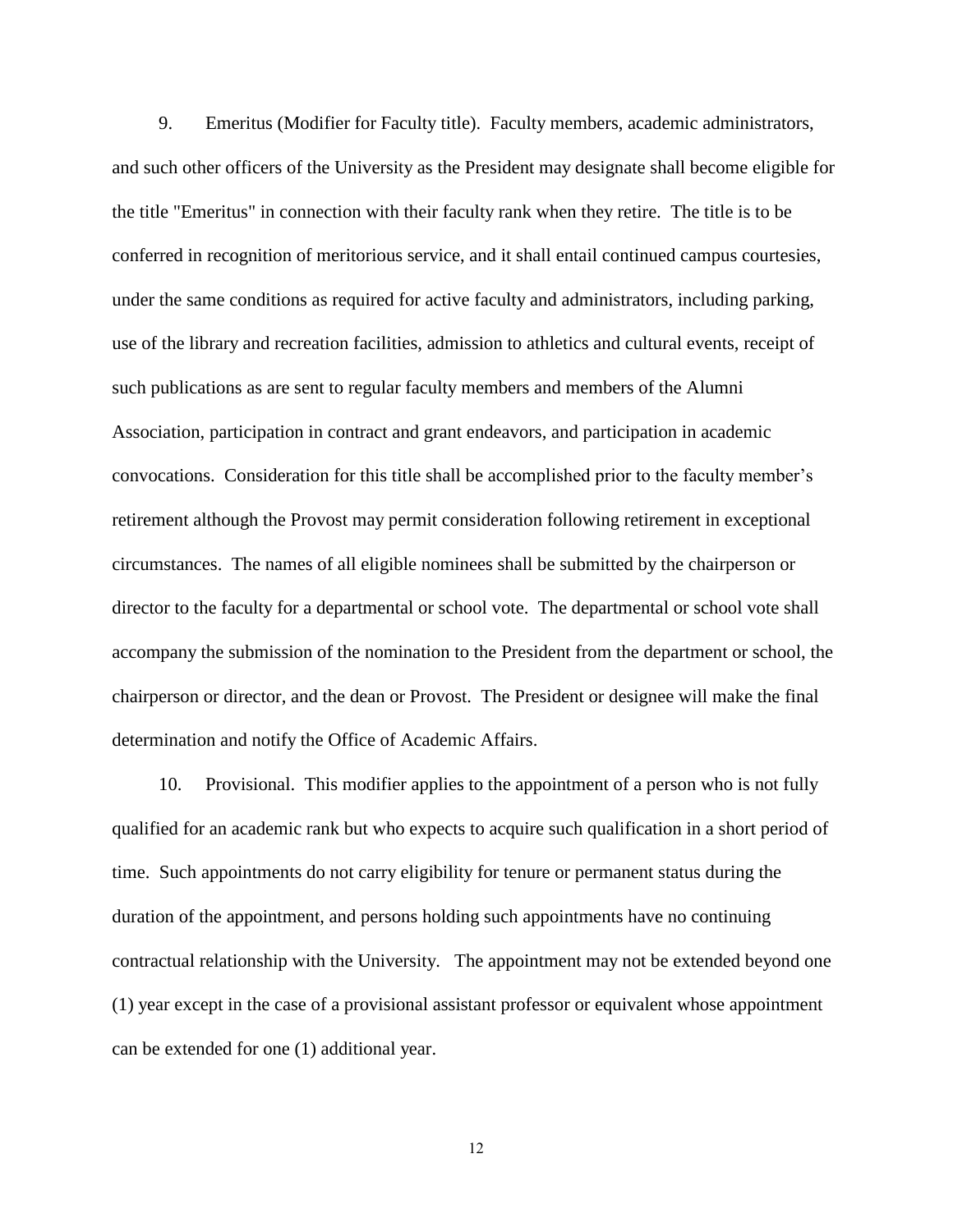11. Visiting. This modifier applies to appointments extended to qualified persons who are not expected to be available for more than limited periods of time, or to appointments to positions which are not expected to be available for more than a limited period of time. This appointment is not eligible for tenure or permanent status. The title shall not be held for more than four (4) years or the equivalent in proportional time unless approved by the Office of Academic Affairs based on the qualifications of the appointee and the needs of the unit.

12. Courtesy/Honorary/Affiliated Clinical/Industry - These modifiers apply to persons having the appropriate professional qualifications or having distinction and honor in his or her field who are appointed without compensation to a department, center or unit faculty. The "Industry" modifier may also be used for persons from industry who are paid with Other Personnel Services (OPS) funds only. Persons appointed with this status may or may not be otherwise affiliated with the University. This appointment is not eligible for tenure or permanent status. The "Affiliated Clinical" modifier is to be used for appointments in the Health Science Center only. Promotion shall be based on the credentials of the appointee and the recommendation of the faculty and administrators of the department, college and unit, as appropriate. Requests for promotion are submitted to the Office of Academic Affairs for final review and approval.

13. Research or Extension. This modifier may be used in those instances where a person holding professional rank is primarily engaged in research or extension. This appointment is not eligible for tenure or permanent status.

14. Program. This modifier may be used in those instances where a person holding professional rank is primarily engaged in Florida Cooperative Extension Service work and is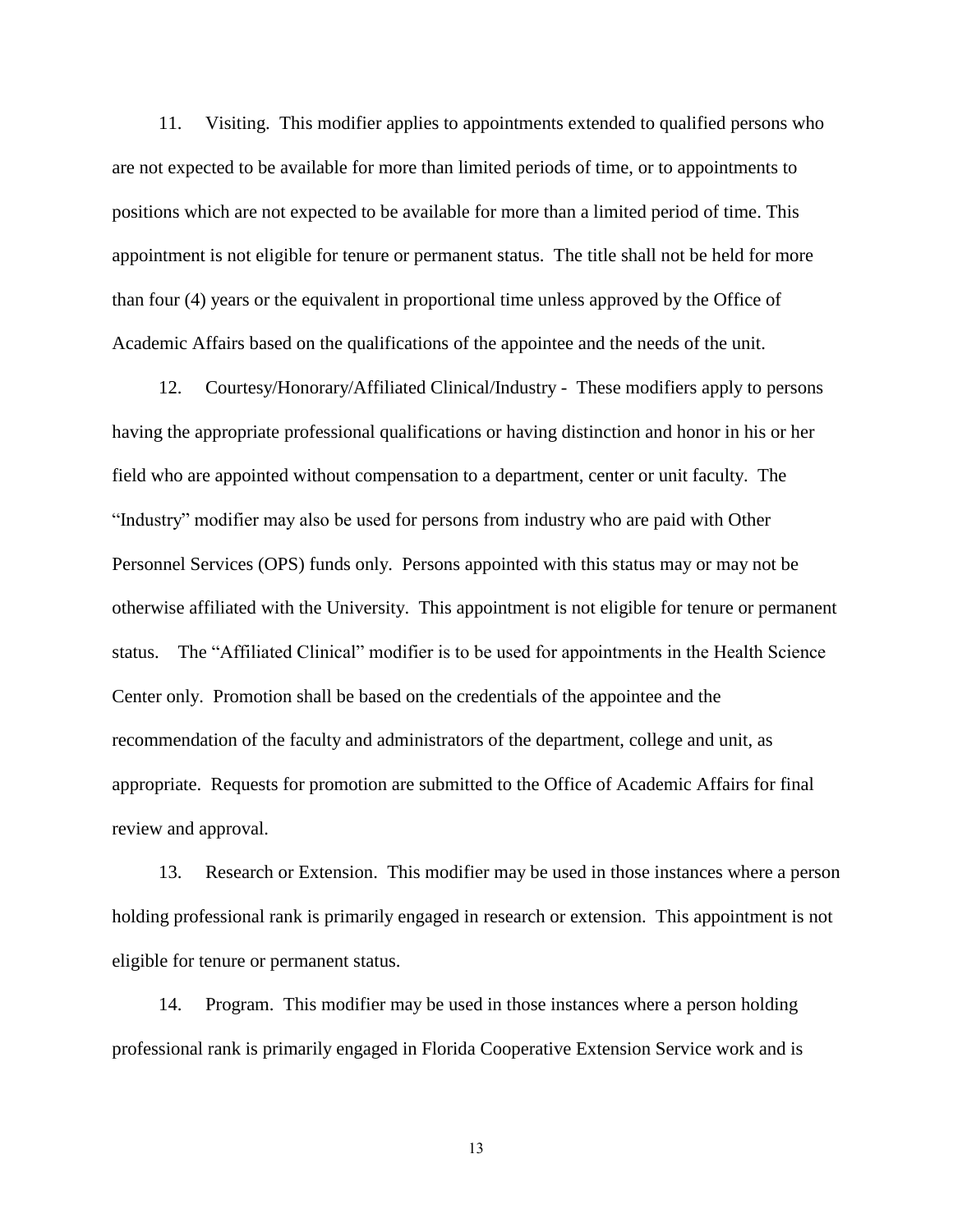funded through non-appropriated sources. This appointment is not eligible for tenure or permanent status.

15. Multi-year or Term. The modifiers "Multi-year" or "Term" are to be applied to faculty who are appointed and employed for a fixed term, unless terminated for cause, as indicated in the employment offer and contract. A multi-year or term contract cannot exceed five (5) years. The use of the modifier "Multi-year" or the modifier "Term" , means that the appointment, whatever the faculty title or rank, is not a tenured, permanent status, tenure eligible or permanent status eligible or accruing appointment.

(b) Professional status and student modifiers may be used to describe the professional school or area or the position filled by a student as described in paragraphs  $(2)(c)$  and  $(2)(d)$ above. Appointees should be advised of the duties and responsibilities and the duration of such appointments and any special conditions required.

(5) Academic-Administrative Classification Titles. (Administrative/Faculty Title).

(a) Faculty appointed to serve in administrative positions, such as vice presidents, deans, directors, or department chairpersons, shall retain the rights and privileges afforded to them by their faculty rank. The following provisions shall apply to faculty members who are appointed to administrative positions.

l. Faculty appointed to serve in these administrative appointments shall not be eligible for tenure or permanent status in the administrative appointments. Tenure or permanent status shall not be granted in an administrative classification.

2. Tenure or permanent status granted to any faculty member prior to or during any such administrative appointment shall be retained only in the faculty rank in which it was granted. Any tenure or permanent status consideration during such appointment shall be based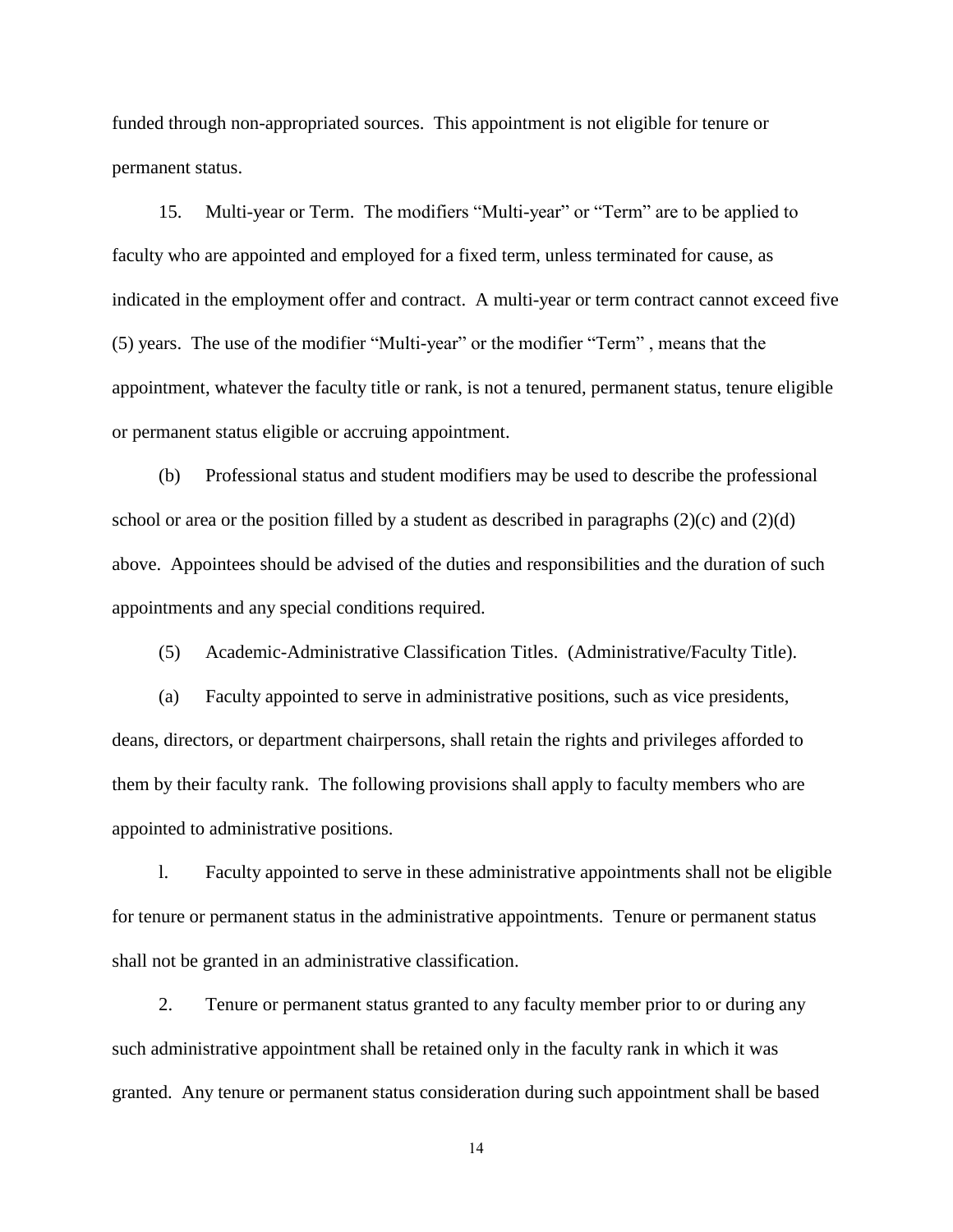on the teaching, research, extension and service duties of the faculty member rather than the administrative portion of the assignment and on the University's criteria for tenure and promotion. Upon the cessation of such appointment, the faculty member shall be entitled to reassignment to the same or similar position in which tenure or permanent status was granted or held (or would normally have been granted or held) in the faculty member's current faculty rank.

3. Non-tenured and non-permanent status faculty who are appointed to serve in such administrative appointments shall be entitled to written notice of non-renewal if they are not to be offered further employment with the University.

4. Non-tenured faculty in tenure-accruing positions and non-permanent status faculty in permanent status-accruing positions who are appointed to serve in such administrative appointments shall accrue time toward tenure or permanent status only in their academic rank during such appointment. Appointees shall be advised in writing of the tenure or permanent status-earning eligibility of the faculty appointment at the time of the initial appointment in the academic-administrative classification.

(b) A faculty member holding an administrative position may be removed or reassigned to other institutional duties at any time during the term of the appointment and the salary rate and appointment period shall be established to reflect the new responsibilities. Such removal or reassignment shall be discussed with the faculty member at such time and, if appropriate, with administrators of other departments or units affected.

(c) The change in the appointment status normally shall be submitted through the appropriate administrative channels to the Office of Academic Affairs for approval.

(d) Faculty appointed to serve in administrative positions shall have no right to continue appointment in such classifications or positions beyond the term of the appointment period. An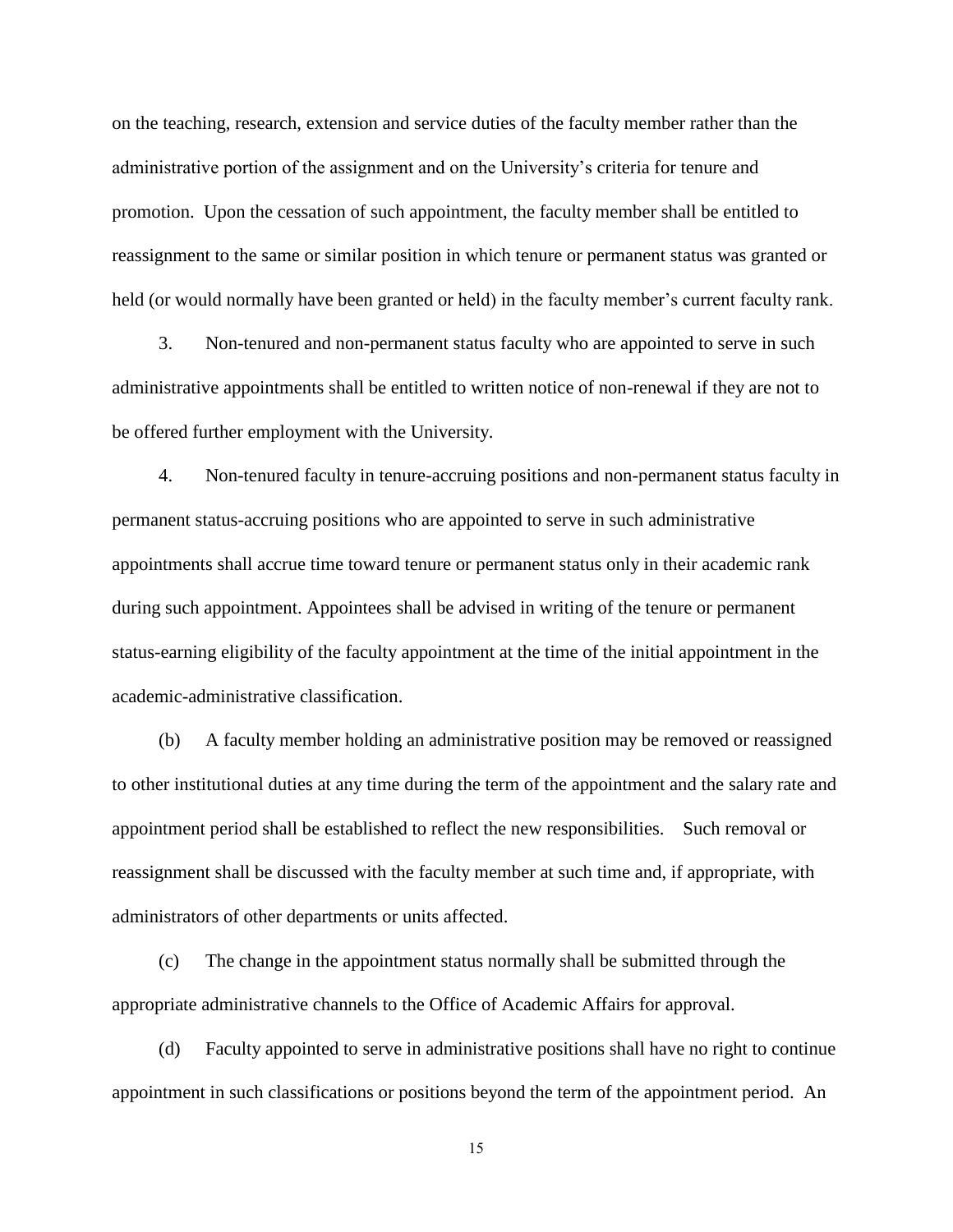appointment term shall automatically expire at the end of the contractual period [twelve- (12) months or nine- (9) months or in the case of the University Laboratory School, ten- (10) months or on June 30, whichever occurs first. Such appointments are subject to annual renewal in accordance with University of Florida Regulation 7.004(3), and notice of non-renewal shall not be required for the administrative appointment.

(6) Faculty Award Titles.

(a) Eminent Scholar, endowed chair programs, and Clinical Eminent Scholar.

1. The title Eminent Scholar may be granted to a tenure eligible faculty member in the endowed chair program. The criteria for the title of Eminent Scholar in the endowed chair program shall be developed by the dean of the recipient's college in consultation with faculty members. Such criteria shall include, but not be limited to, an outstanding professional reputation and outstanding contribution of scholarly activities. Eminent Scholar is a title only and shall not be considered a promotional rank.

2. University faculty members whose performance meets the criteria of an established endowment are eligible for consideration for the endowed chair program. The decision concerning the recipient of an endowed chair rests with the administration of the academic college or unit in consultation with the faculty members of that college or unit.

3. The title of Clinical Eminent Scholar may be granted to a tenure ineligible faculty member. The criteria for granting the title of Clinical Eminent Scholar shall be developed by the Dean of the recipient's college in consultation with faculty members. Such criteria shall include, but not be limited to, an outstanding professional reputation and outstanding contribution of scholarly activities. Clinical Eminent Scholar is a title only and shall not be considered a promotional rank.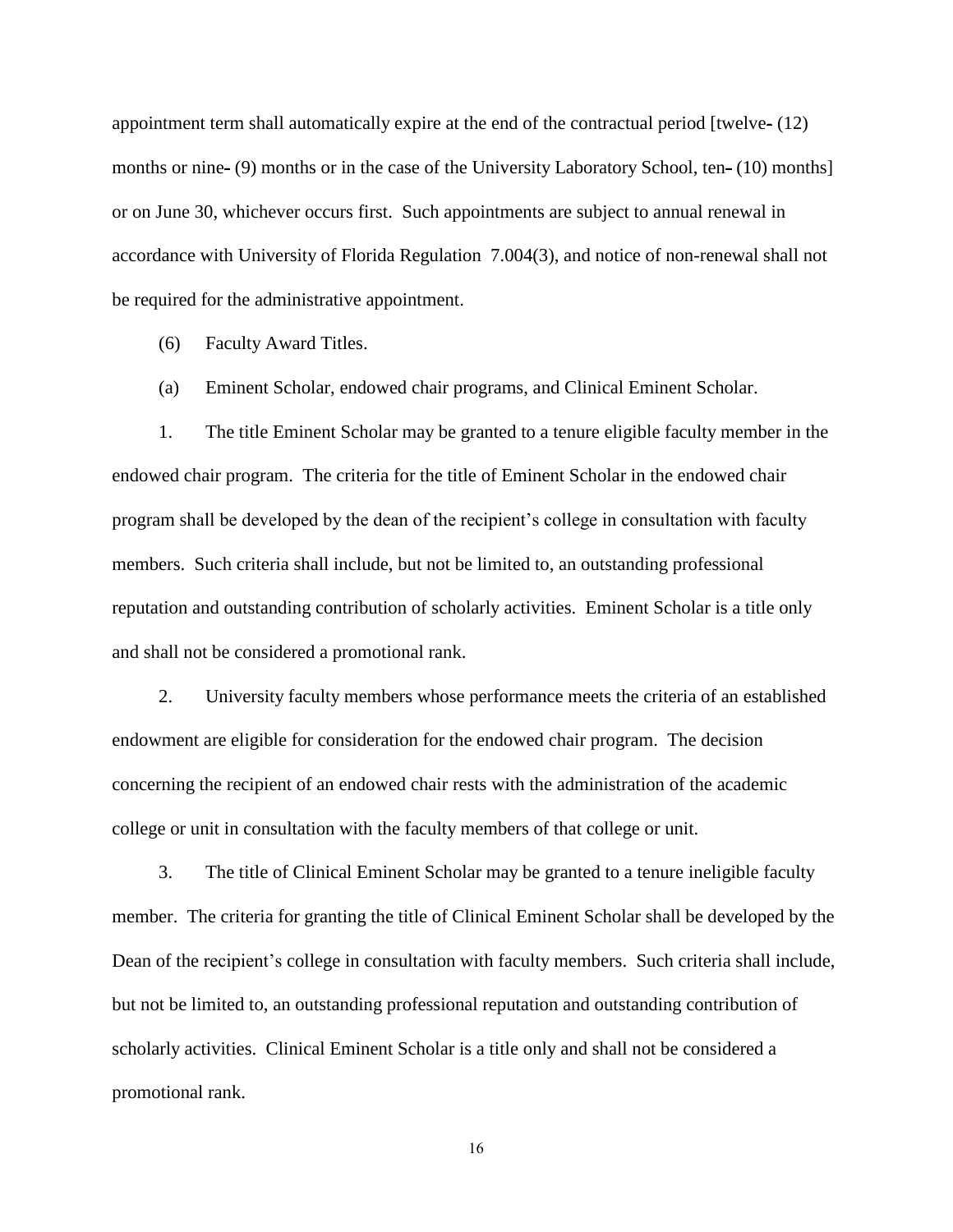4. The Eminent Scholar and endowed chair programs may be evaluated on an annual basis using recognized academic standards, and each college or unit will be responsible for submitting a report on each Eminent Scholar and Clinical Eminent Scholar and the endowed professorship programs upon request of the Provost or President.

(b) Graduate Research Professor (Faculty title). The title of Graduate Research Professor was awarded to recognize outstanding accomplishment and an international reputation in teaching and research. This title is no longer awarded.

(c) Distinguished Service Professors and Research Curators (Faculty titles). The title of Distinguished Service Professor was awarded to recognize outstanding accomplishment in teaching, extension, or service while at the University. The title of Distinguished Research Curator was used to recognize outstanding accomplishments in research, service, and, where applicable teaching, in either the Florida Museum of Natural History or the University libraries. These titles are no longer awarded.

(d) Distinguished Professor and Distinguished Curator (Faculty titles) - These titles are awarded to tenured faculty holding the rank of Professor or Curator to recognize a distinguished and exceptional record of achievement beyond the level of Professor or Curator that is recognized both nationally and internationally. An exceptional record of achievement is one that places the candidate at the top of the discipline in research, as defined in University of Florida Regulation 7.019, with distinction in the areas of teaching and service as also defined in that regulation. Distinguished Professor is a title only and shall not be considered a promotional rank. Recommendations for the award of the title of Distinguished Professor are processed under the same procedures used for the recommendation for promotion under University of Florida